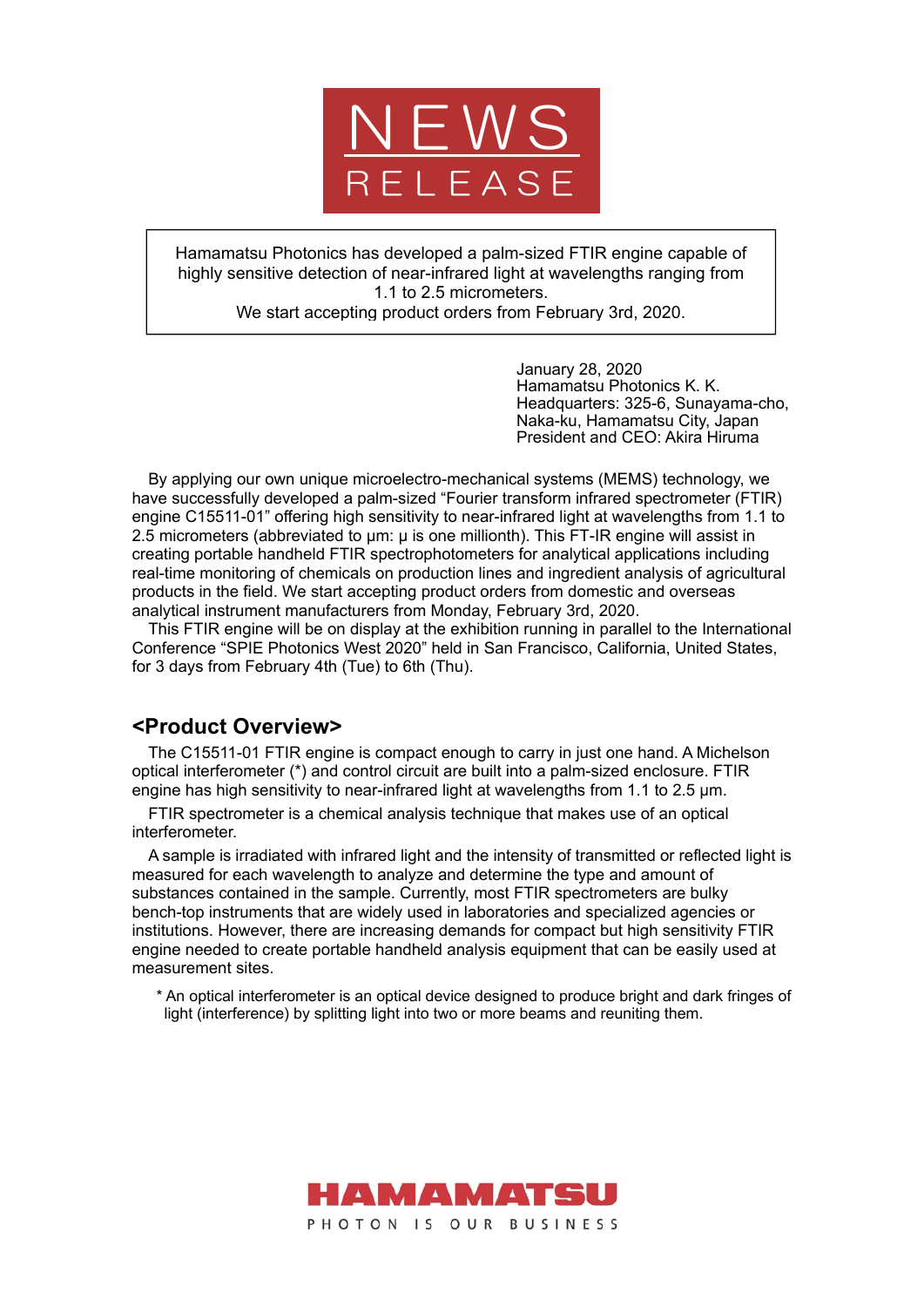

Structure of FTIR engine (left) and optical interferometer (right) used in FTIR engine

Since the optical interferometer takes up most of the space in an FTIR spectrometer, we reviewed the optical interferometer design from scratch to make its size much smaller by using our own unique MEMS technology.

MEMS technology enabled us to develop a very small but large-diameter movable mirror that resolved the challenge of how to shrink the interferometer size without reducing the amount of infrared light to measure. Our advanced mounting technology also integrates optical components such as the movable mirror and fixed mirror into a compact shape that also minimizes the error in the relative angle between the mirrors. At the same time, we optimized the driving mechanism for the movable mirror to prevent infrared light from diffusing in the optical interferometer and in this way reduced light loss. All of these efforts helped us succeed in developing an optical interferometer that utilizes infrared light very efficiently despite its small size. This optical interferometer is combined with photodetectors and assembled into a palm-sized package that serves as a compact, high-sensitivity FTIR spectrometer. Moreover, we used a semiconductor laser to precisely detect the position of the movable mirror to enhance reproducibility of measurement results.

Our FTIR engine will help create portable handheld analysis equipment that detect near-infrared light at wavelengths from 1.1 µm to 2.5 µm and still offer high sensitivity equivalent to that of bench-top instruments, making them a promising tool for chemical component monitoring on production lines to improve productivity and product quality. Other applications may include inspection and sorting of agricultural products in the field by analyzing their ingredients and also identification of plastics in recycling plants that contain additives such as flame retardants. We also release software that comes with our FT-IR engine for setting measurement conditions, acquiring data, and displaying data graphs.

To meet further market needs, we will continue to improve this FTIR engine to further reduce its size and extend its spectral response to longer wavelengths.

### **<Main product features>**

#### **1. Compact, high sensitivity FTIR engine**

We reviewed the optical interferometer design from scratch and developed a tiny movable mirror of 3 mm diameter by applying our MEMS technology. This enabled us to overcome the challenge of shrinking the interferometer size without reducing the amount of infrared light to measure. We also put the optical components together into a compact shape by directly bonding the movable mirror and fixed mirror with our advanced mounting technology and in this way succeeded in reducing the error in the relative angle between the mirrors to about 0.01 degrees. Moreover, we optimized the actuator structure and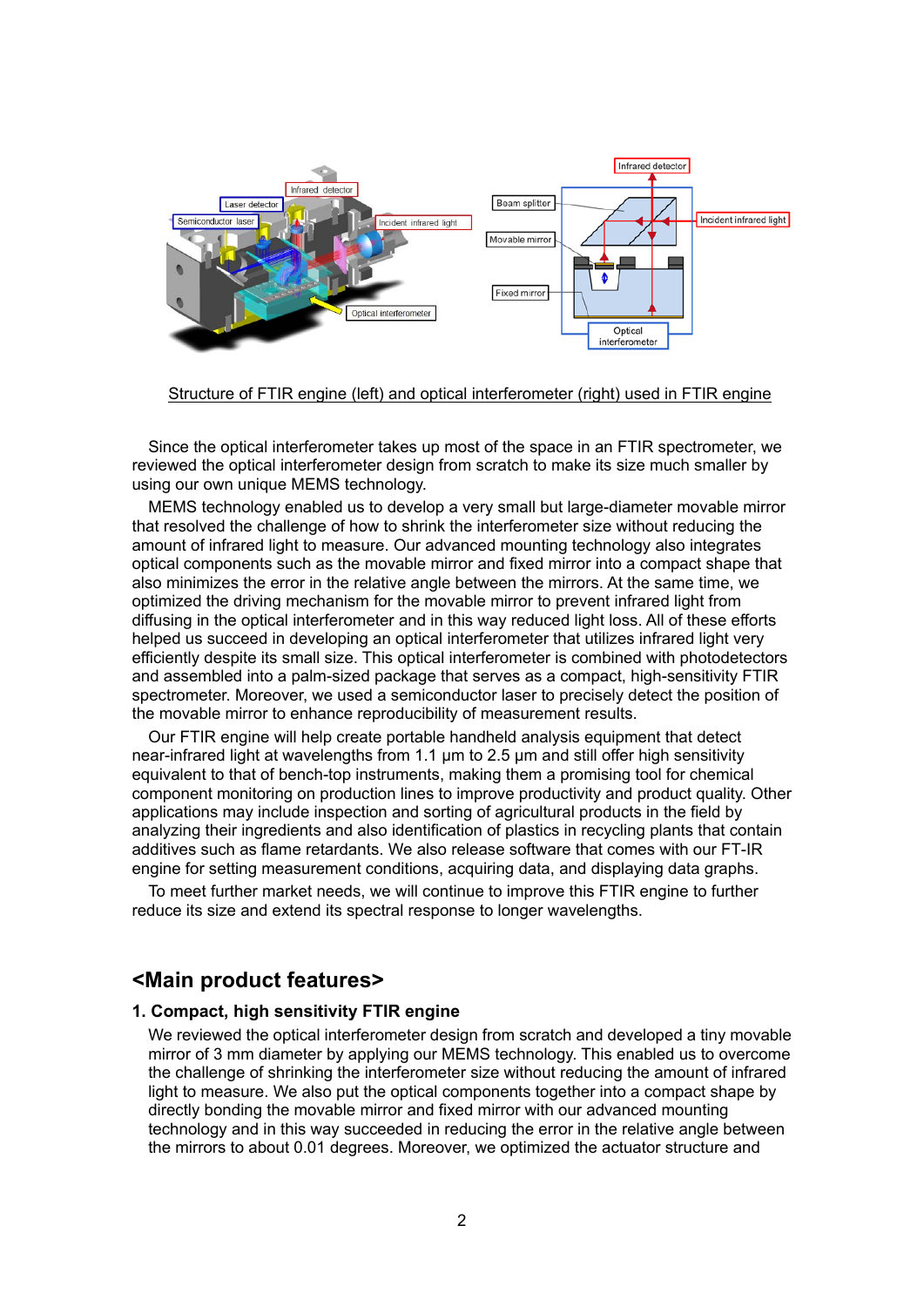drive method for the movable mirror to eliminate the blurring that occurs when driving the mirror. This suppressed the diffusion of infrared light in the optical interferometer and thus reduced light loss. Our FTIR engine will therefore prove a powerful tool for creating portable handheld analysis equipment that can be downsized to 1/100th of the size of bench-top instruments yet have equally high detection sensitivity to near-infrared light at wavelengths from 1.1 µm to 2.5 µm.

#### **2. High spectral reproducibility**

The FTIR spectrometer performs Fourier transforms based on the interfering light (optical interference signal) and the position information of the movable mirror to calculate the intensity of infrared light for each wavelength. Our FTIR engine utilizes a semiconductor laser to detect the precise position of the movable mirror so that measurements can be made with high reproducibility.

### **<How an FTIR spectrometer works>**

Infrared light has the property of being absorbable at a specific wavelength determined by the vibrational energy inherent in molecules. Each molecule can be identified by utilizing this property, so the spectral range of infrared light is often called the "fingerprint region" of molecules and is widely used in analytical spectroscopy.

Infrared light entering an FTIR spectrometer is divided into two beams by the beam splitter in the optical interferometer. The two beams are each reflected by the fixed mirror and movable mirror and reunited by the beam splitter. The light is then detected by the infrared detector as an optical interference signal. Based on the position information of the movable mirror and the optical interference signal that changes its intensity according to the position of the movable mirror, a Fourier transform is performed to calculate the intensity of infrared light for each wavelength to analyze the components of the sample.



Measurement in a typical FTIR spectrometer